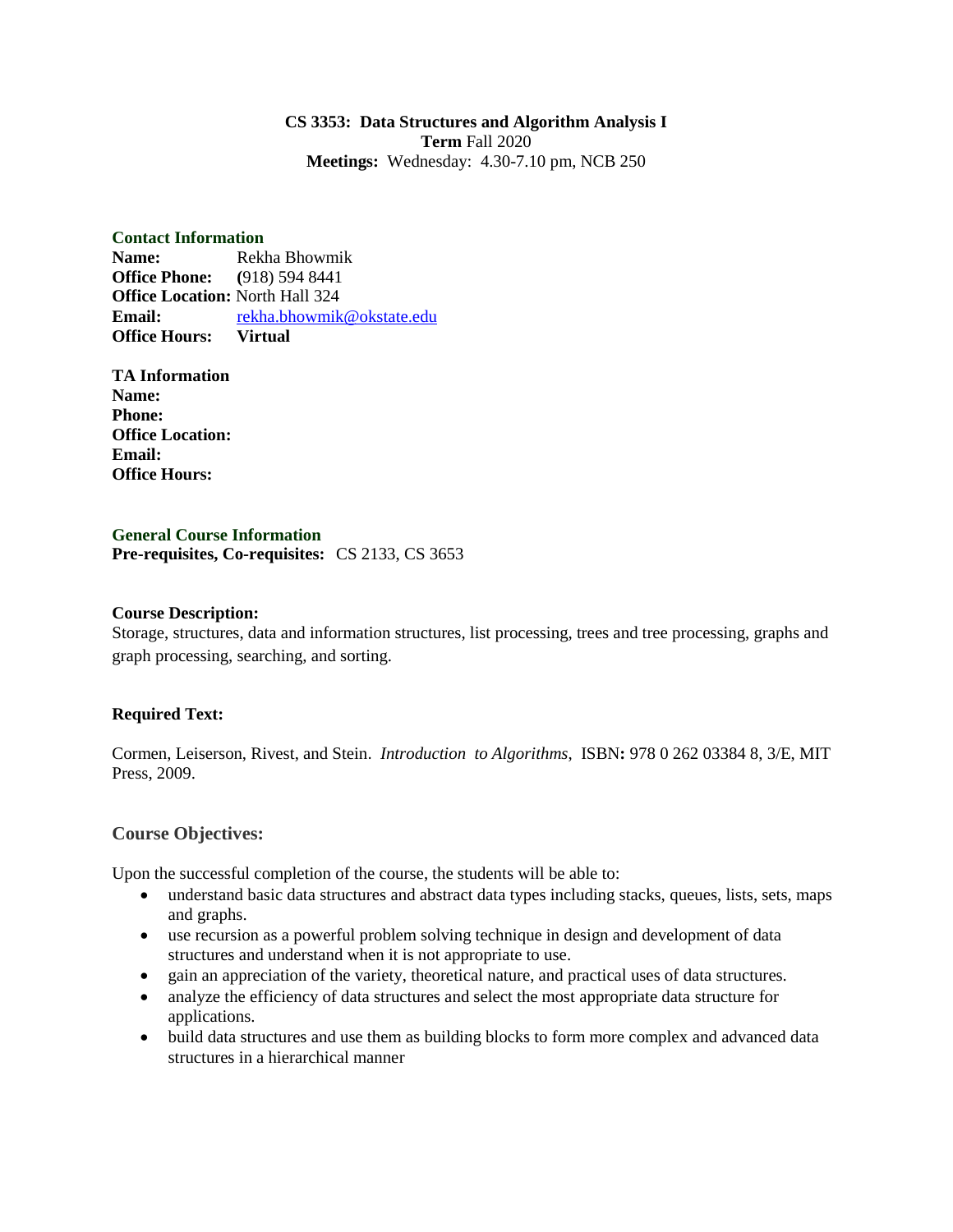# **Assignments & Academic Calendar**

| Week #         | Day/Date         | <b>Material to be Covered</b>        | <b>Text</b>        |
|----------------|------------------|--------------------------------------|--------------------|
| $\mathbf{1}$   | Aug 19           | The Role of Algorithms in Computing, | Chap 1             |
|                |                  | <b>Insertion sort</b>                | Chap 2             |
| $\overline{2}$ | Aug 26           | Asymptotic notation                  | Chap 3             |
|                |                  | Divide and Conquer                   | Chap 4             |
| 3              | Sept 2           | Sorting: Heap sort                   | Chap 6             |
|                |                  | Sorting: Quick sort                  | Chap 7             |
| $\overline{4}$ | Sept 9           | Sorting in Linear time               | Chap 8             |
|                |                  | Data Structures:                     | Chap 10            |
|                |                  | Stacks and queues                    |                    |
|                |                  | Linked lists                         |                    |
| 5              | Sept 16          | Data Structures:                     | Chap 10            |
|                |                  | Stacks and queues                    |                    |
|                |                  | Linked lists                         |                    |
| 6              | Sept 23          | Test 1                               |                    |
| $\overline{7}$ | Sept 30          | Hash tables                          | Chap 11            |
| $8\,$          | Oct 7            | <b>Binary Search Trees</b>           | Chap 12: 12.1-12.3 |
| 9              | Oct 14           | Red-black trees:                     | Chap 13: 13.3      |
|                |                  | - Insertion, Deletion, Quiz          |                    |
| 10             | Oct 21           | <b>Dynamic Programming</b>           | Chap 15            |
|                |                  | -knapsack problem                    |                    |
| 11             | Oct 28           | Greedy Algorithms, Elementary graph  | Chap 16, Chap 22   |
|                |                  | algorithms                           |                    |
| 12             | Nov <sub>4</sub> | Test 2                               |                    |
| 13             | Nov 11           | Minimum Spanning Trees: Kruskals     | Chap 23            |
|                |                  | algorithm, Prim's algorithm          |                    |
| 14             | Nov 18           | Shortest paths: Dijkstra's algorithm | Chap 24            |
| 15             | Nov $25$         | Thanksgiving                         |                    |
| 16             | Dec 2            | Shortest paths: Dijkstra's algorithm | Chap 24            |
|                | Dec 9            | <b>Final Exam</b>                    |                    |

### **Exams**

There will be two tests, one Quiz and a Final exam.

**Test 1: Wed, Sept 23, 2020 Quiz : Wed, Oct 14, 2020 Test 2: Wed, Nov 4, 2020 Final Exam: Wed, Dec 9, 2020**

|                 | The grade will be determined as described below. |     |
|-----------------|--------------------------------------------------|-----|
|                 | Grading   Test 1:                                | 15% |
|                 | $(credit)$ Test 2:                               | 20% |
| <b>Criteria</b> | Quiz:                                            | 5%  |
|                 | <b>Final Exam:</b>                               | 20% |
|                 | Assignments[8]: 40%                              |     |